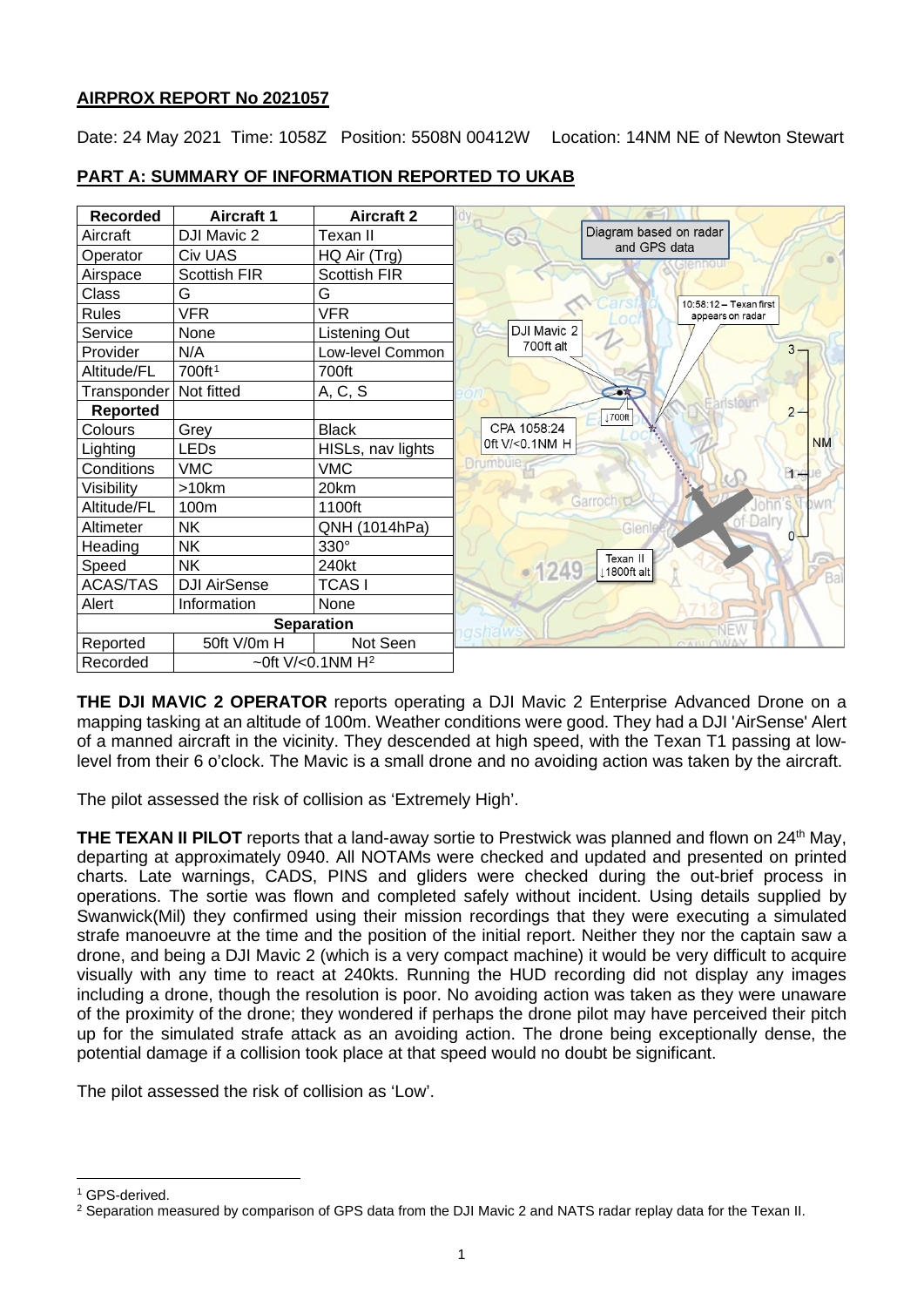### **Factual Background**

The weather at Prestwick Airport was recorded as follows:

METAR EGPK 241050Z 26013KT 9999 FEW027 SCT045 11/06 Q0999= METAR EGPK 241120Z 27013KT 9999 -RA FEW019 SCT037 11/07 Q0999=

#### **Analysis and Investigation**

### **UKAB Secretariat**

An analysis of the NATS radar replay was undertaken. The drone was not detected by the NATS radars; the Texan II first appeared on radar at 1058:12 at an altitude of 1400ft (QNH 1000HPa set in the radar, levels displayed in Flight Level (FL), giving a difference of -400ft applied to the display of FL) – see Figure 1. The Texan could be seen to descend rapidly over the next 3 radar sweeps – this is assessed to be part of the simulated strafe attack profile that is in the pilot's report. CPA occurred at 1058:24 as the Texan overflies the reported position of the drone – see Figure 2. Utilising the GPS data from the drone operator, it was possible to establish a vertical separation of ~0ft between the drone and the Texan. However, due to the resolution accuracy of the radar, it was only possible to resolve the horizontal separation to <0.1NM.





Figure 1 – 1058:12 Figure 2 – 1058:24 – CPA

The DJI Mavic 2 operator and Texan II pilot shared an equal responsibility for collision avoidance and not to operate in such proximity to other aircraft as to create a collision hazard. [3](#page-1-0) During the flight, the remote pilot shall keep the unmanned aircraft in VLOS and maintain a thorough visual scan of the airspace surrounding the unmanned aircraft in order to avoid any risk of collision with any manned aircraft. The remote pilot shall discontinue the flight if the operation poses a risk to other aircraft, people, animals, environment or property.[4](#page-1-1)

## **Occurrence Investigation**

The Texan aircrew utilised CADS to plan a land-away to Prestwick on 24<sup>th</sup> May 21 and not been presented with any information regarding the Drone as its sortie had not been notified. The Texan sortie was flown and had unknowingly come into proximity with the Drone whilst conducting a practise strafing dive on its way to Prestwick.

<span id="page-1-0"></span><sup>3</sup> (UK) SERA.3205 Proximity. MAA RA 2307 paragraphs 1 and 2.

<span id="page-1-1"></span><sup>4</sup> EASA Part UAS.OPEN.060 Responsibilities of the remote pilot (2)(b).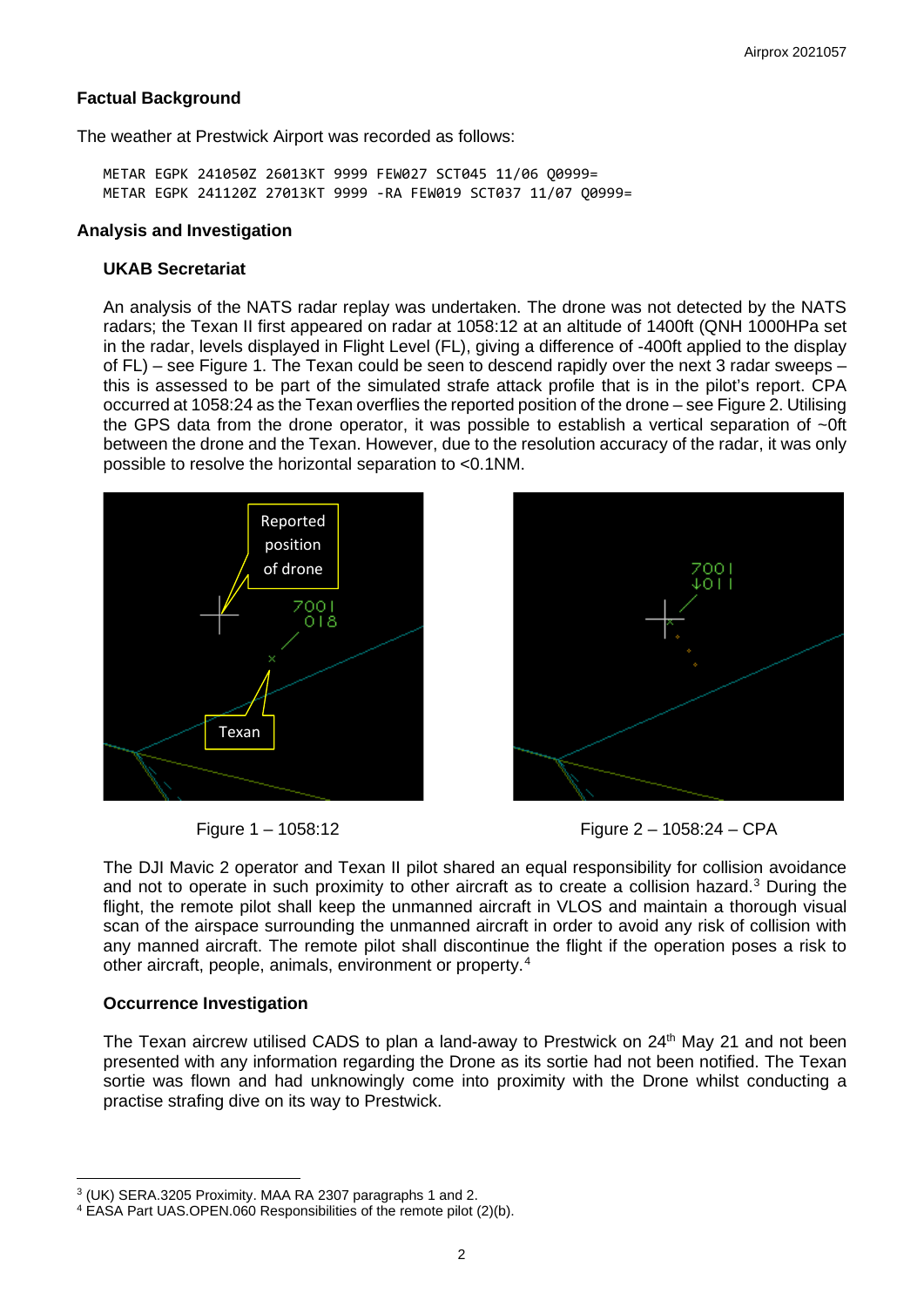# **Comments**

## **HQ Air Command**

This occurrence was subject to a Local Investigation. It is heartening to see a drone operator filing an Airprox and taking avoiding action upon hearing an approaching aircraft. The Texan aircrew were unaware of a drone operating in the vicinity of the airprox as there was no information on CADS. Drone operators should be encouraged to inform the Military Airspace Management Cell who can upload their activity on to CADS. This can provide key situational awareness to crews planning and before they walk for their flight. The investigation opined that '*Drone operators are legally allowed to fly drones up to a max of 400ft AGL without* [a specific CAA permission]*. The UK military low level height is down as low as 250ft, therefore unless the CAA introduces a change to the regulation this type of event will possibly start to occur more regularly'*. It is worth noting that the Drone and Model Aircraft Code, Where Can You Fly, [5](#page-2-0) Point 3 states: '*Fly below 120m (400ft). Flying below the legal height limit of 120m (400ft) will reduce the risk of coming across other aircraft, which normally fly higher than this. Always look and listen out for other aircraft that may be flying below 120m (400ft), such as air ambulances and police helicopters'*. It might be worth adding some information on military low flying, which is predominantly at 250ft and below, to increase operators' awareness of military aircraft too.

## **Summary**

An Airprox was reported when a DJI Mavic 2 drone and a Texan II flew into proximity 14NM NE of Newton Stewart at 1058Z on Monday 24<sup>th</sup> May 2021. Both pilots were operating under VFR in VMC; neither the drone operator nor the Texan pilot were in receipt of an ATS.

# **PART B: SUMMARY OF THE BOARD'S DISCUSSIONS**

Information available consisted of reports from both pilots, radar photographs/video recordings, GPS data from the drone operator and reports from the appropriate operating authorities. Relevant contributory factors mentioned during the Board's discussions are highlighted within the text in bold, with the numbers referring to the Contributory Factors table displayed in Part C.

Due to the exceptional circumstances presented by the coronavirus pandemic, this incident was assessed as part of a 'virtual' UK Airprox Board meeting where members provided a combination of written contributions and dial-in/VTC comments.

The Board first considered the actions of the DJI Mavic 2 operator and agreed that, whilst there had been no requirement for them to notify their activity because it had all been contained below 400ft agl, it would have been useful if they had informed the Low Flying Coordination Military Airspace Management Cell (LFC MAMC) of their intended activity as this would have enabled dissemination of that information to all CADS<sup>[6](#page-2-1)</sup> users and the drone operator would have received generic information about planned activity in their area of operations. The Board recalled a previous Airprox involving a drone (2021012) where it was noted that any drone operator could call LFC MAMC on their booking number<sup>[7](#page-2-2)</sup> to pass on details about their drone operations if they thought they might conflict with military low-flying and that this would also provide the drone operator with an indication of what was booked into the low-flying system in their area of operation and cue them to be alert for the traffic, so the Board considered that Processes and Procedures had been partially lacking in this regard and that this had been contributory to the Airprox (**CF1**). The Board agreed that, as it was, the drone operator had not had any situational awareness of the presence of the Texan II (**CF2**) and so had been relying on looking and listening for other aircraft, as well as monitoring the proprietary warning system on the drone. Some members wondered whether the recent VHF Low Level Common Frequency Trial<sup>[8](#page-2-3)</sup> might have helped in this situation, should the drone operator have been able to listen-out on that frequency (noting that

<span id="page-2-0"></span><sup>5</sup> <https://register-drones.caa.co.uk/drone-code/where-you-can-fly>

<span id="page-2-1"></span><sup>6</sup> Centralised Aviation Data Service – a primarily military tool used for flight planning and pre-flight deconfliction purposes.

<span id="page-2-2"></span><sup>7</sup> LFC MAMC number 01489 443100.

<span id="page-2-3"></span><sup>8</sup> <https://www.caa.co.uk/General-aviation/Safety-information/VHF-Low-Level-Common-Frequency-Trial/>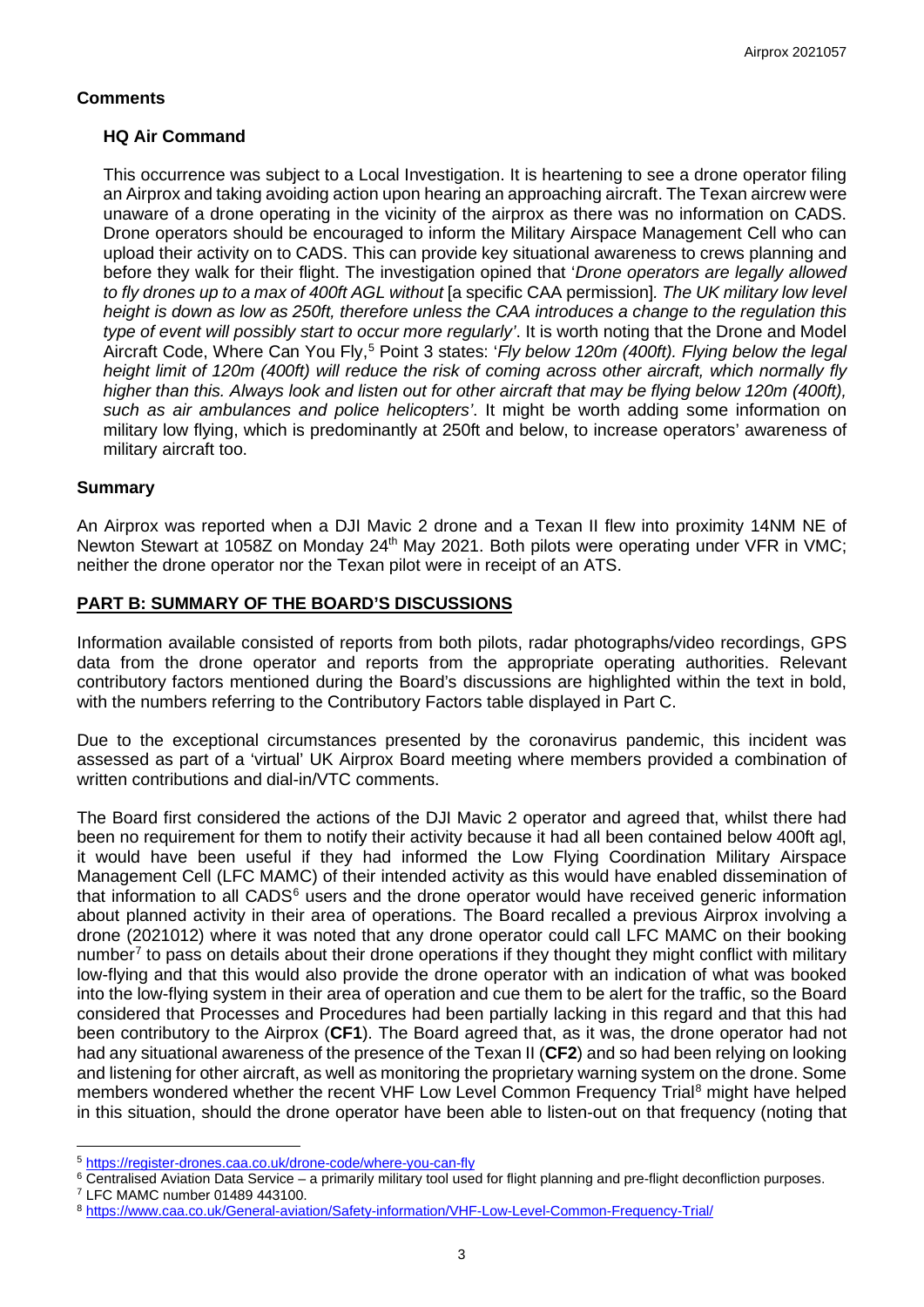its inception date was 1<sup>st</sup> June 2021 – after this Airprox took place), but others suggested that this would require equipment capable of receiving aviation VHF frequencies and that it would not be reasonable to expect drone operators to equip themselves with such radios on the off-chance that they may hear something that could affect their operations. Returning to the Airprox itself, the Board agreed that the drone operator had reacted appropriately to the warning received on their DJI AirSense equipment (**CF3**) in immediately initiating a descent and also agreed that, had the drone operator been relying purely on audio-visual cues, then they may not have had time to descend their drone out of the path of the Texan II. As it was, the Board considered that the drone operator had sighted the Texan II at a point where it would have been too late to initiate any avoiding action (**CF4**).

Turning to the actions of the Texan II pilot, the Board quickly agreed that there was little that they could have done to avoid the Airprox. Members also agreed that, without any prior notification of drone activity in the area, the Texan II pilot had not had any situational awareness of the presence of the drone (**CF2**) and had been relying purely on their lookout to detect airborne threats to their aircraft. The small size of the DJI Mavic 2 (~30cm across) would have meant that it would have been extremely difficult to acquire visually, particularly given that the pilot would have also been trying to locate their simulated target during their dive, and the Board agreed that the Texan II pilot had not seen the drone and that this had been contributory to the Airprox (**CF4**). The Board also heard from a military pilot member how the CAA's Drone and Model Aircraft Code advises drone operators to be aware that there may be other airspace users flying below 500ft agl, such as air ambulances and police helicopters, and wondered why there was no mention of low-flying military aircraft. Members agreed that this may have been an oversight and, in light of its contribution to this Airprox (**CF1**), resolved to recommend that '*The CAA should consider adding 'military low-flying aircraft' to the appropriate paragraph in the Drone and Model Aircraft Code*.'

Finally, the Board considered the risk involved in this Airprox. Members took into account the drone operator's estimation of separation and the CPA measured through comparison of the GPS position of the drone and the NATS radar data for the Texan II. Some members considered that it had been entirely providential that the 2 aircraft had missed each other and that there had been a serious risk of collision, suggesting that this warranted a Risk Category A. Others felt that the actions of the drone operator on receiving the alert of an approaching aircraft had removed any risk of collision and argued that a Risk Category C should be applied. After further discussion, the Board agreed that safety had been much reduced and that there had been a risk of collision (**CF5**), but that this had been partially mitigated by the actions of the drone operator. Consequently, the Board assigned a Risk Category B to this Airprox.

# **PART C: ASSESSMENT OF CONTRIBUTORY FACTORS AND RISK**

|                | 2021057                                                        |                                                          |                                                                                     |                                                                      |  |  |  |
|----------------|----------------------------------------------------------------|----------------------------------------------------------|-------------------------------------------------------------------------------------|----------------------------------------------------------------------|--|--|--|
| CF.            | <b>Factor</b>                                                  | <b>Description</b>                                       | <b>ECCAIRS Amplification</b>                                                        | <b>UKAB Amplification</b>                                            |  |  |  |
|                | <b>Flight Elements</b>                                         |                                                          |                                                                                     |                                                                      |  |  |  |
|                | • Regulations, Processes, Procedures and Compliance            |                                                          |                                                                                     |                                                                      |  |  |  |
|                | Organisational                                                 | • Flight Operations<br>Documentation and<br>Publications | Flight Operations Documentation and<br>Publications                                 | Inadequate regulations or<br>procedures                              |  |  |  |
|                | • Situational Awareness of the Conflicting Aircraft and Action |                                                          |                                                                                     |                                                                      |  |  |  |
| $\overline{2}$ | Contextual                                                     | • Situational Awareness<br>and Sensory Events            | Events involving a flight crew's<br>awareness and perception of situations          | Pilot had no, late or only generic,<br><b>Situational Awareness</b>  |  |  |  |
|                | • Electronic Warning System Operation and Compliance           |                                                          |                                                                                     |                                                                      |  |  |  |
| 3              | • Other warning system<br>Contextual<br>operation              |                                                          | An event involving a genuine warning<br>from an airborne system other than<br>TCAS. |                                                                      |  |  |  |
|                | • See and Avoid                                                |                                                          |                                                                                     |                                                                      |  |  |  |
| 4              | • Monitoring of Other<br><b>Human Factors</b><br>Aircraft      |                                                          | Events involving flight crew not fully<br>monitoring another aircraft               | Non-sighting or effectively a non-<br>sighting by one or both pilots |  |  |  |
|                | • Outcome Events                                               |                                                          |                                                                                     |                                                                      |  |  |  |

## Contributory Factors: